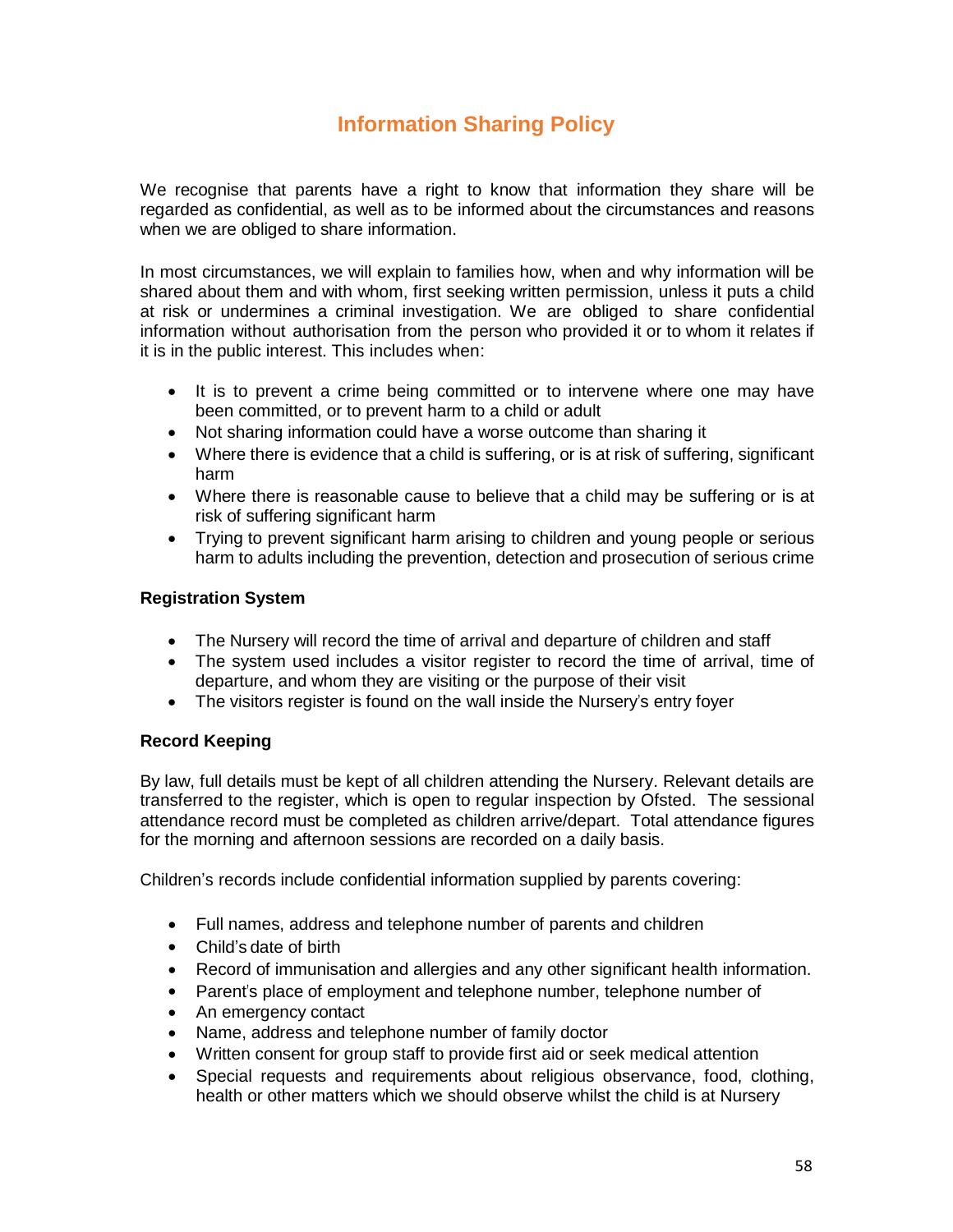- Background information on the child which may help us understand their e.g. any special fears, names of brothers or sisters, any family problems, illnesses, special toys etc.
- Any other relevant information e.g. parental access or custody arrangements

# **Record Keeping Procedures**

- A Key Person will be allocated before the child starts; they will liaise with parents from the beginning, and will hopefully stay with them to the end of their time at **Nursery**
- An account for each child will be set up on the Famly App (Nursery Management system) which parents will have access to anytime. It will securely store the child's personal details i.e. name; date started, date of birth and more
- All staff members will have access to the Famly app via a dedicated iPad to make observations and evidence gathering relevant to individual child
- If a child is moving on to school a Pre-school summary report will be produced and signed off by the parents and passed on to their new school.

# **Staff and Volunteer Records and Information**

The Manager of Little Pumpkins Nursery will ensure:

- That staff are meeting the correct ratios and that this is maintained at all times including lunch breaks etc.
- Staff are qualified and experienced as set out in the welfare requirements
- Records are kept of our arrangement for staff induction and training
- Confidential records are kept on the premises, including the name and address and telephone number of Our Manager, staff members, and any other person who will regularly be in unsupervised contact with the children
- All records on staff, volunteers and committee members are kept confidential
- Record systems are in place for supervision and appraisal